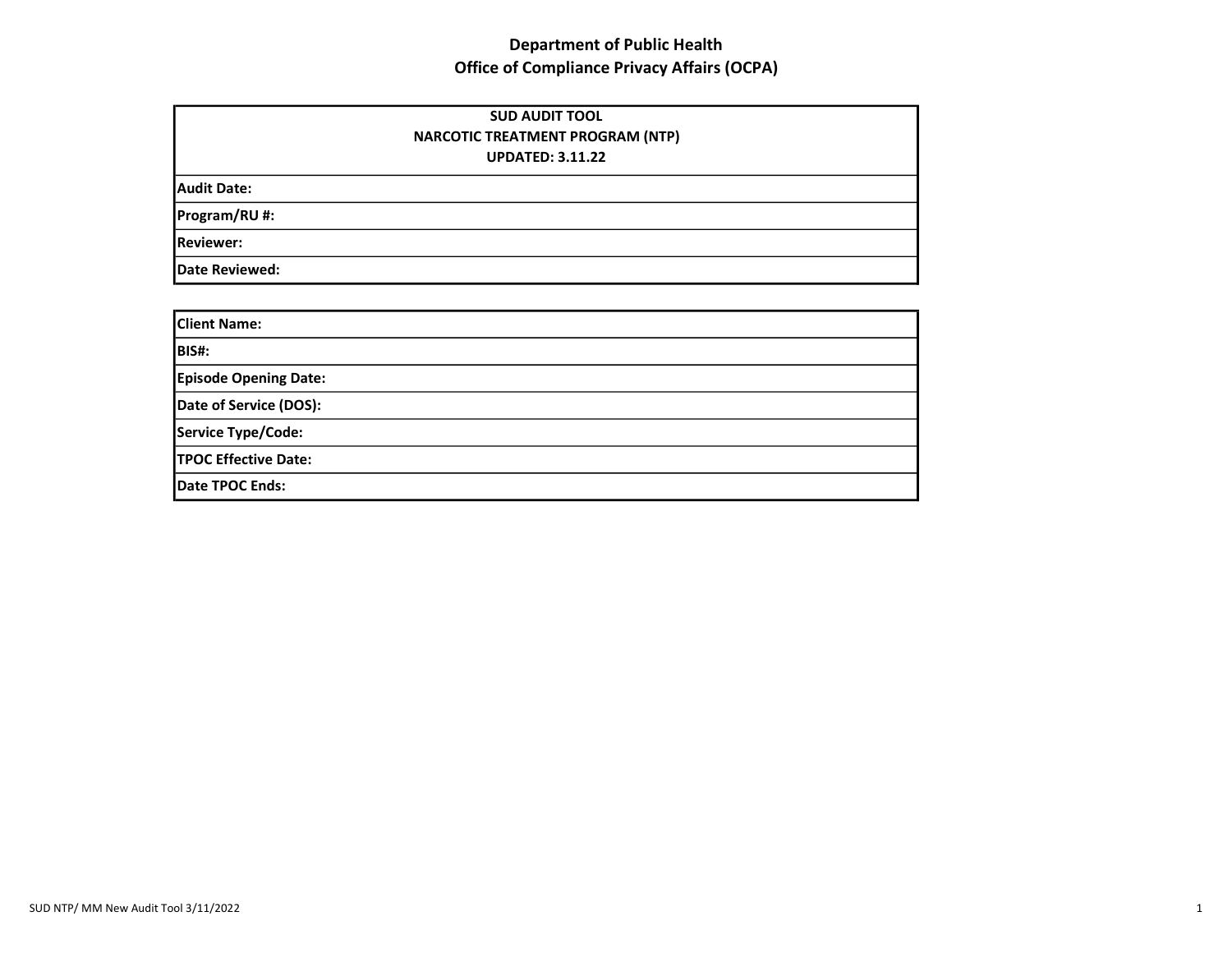| I-PRE-ADMISSION: Only required if the episode was opened within a year of the audit |                              |                                                                                                                                                                                                                                                                                                                                                                                                                                                                                                                                                                                                             |        |                       |
|-------------------------------------------------------------------------------------|------------------------------|-------------------------------------------------------------------------------------------------------------------------------------------------------------------------------------------------------------------------------------------------------------------------------------------------------------------------------------------------------------------------------------------------------------------------------------------------------------------------------------------------------------------------------------------------------------------------------------------------------------|--------|-----------------------|
| #                                                                                   | <b>Type</b>                  | <b>Audit Item</b>                                                                                                                                                                                                                                                                                                                                                                                                                                                                                                                                                                                           | Y/N/NA | <b>Notes/Comments</b> |
|                                                                                     | Pre-<br>Admission            | Is there a completed initial assessment?<br>Substance Use History ___<br>Medical History ___<br>Lab tests (including narcotic drug use, tuberculosis, and syphilis.) __<br>[9 CCR §10270(a)(1-2)]                                                                                                                                                                                                                                                                                                                                                                                                           |        |                       |
| 2                                                                                   | Pre-                         | Is there a completed physical exam including:<br>a) An evaluation of the applicant's organ systems (pulmonary, liver, cardiac<br>abnormalities, and skin) ____<br>b) Vital signs (temperature, pulse, blood pressure, and respiratory rate) ___<br>c) Visual exam (head, ears, eyes, nose, throat (thyroid), chest (including heart, lungs,<br>Admission and breasts), abdomen, extremities, skin, and general appearance) ___<br>d) Neurological system ___<br>e) An overall impression which identifies any medical or health problem for which<br>treatment is warranted<br>[9 CCR $$10270(a)(3)(A-E)$ ] |        |                       |
| 3                                                                                   | Pre-<br>Admission            | Is there an MD statement of evidence of physical dependence reviewed and<br>documented before admission (e.g., symptoms, lab results)?<br>[9 CCR, §10270(b)(1)]                                                                                                                                                                                                                                                                                                                                                                                                                                             |        |                       |
| 4                                                                                   | Pre-<br>Admission   opiates? | Is there an MD statement of final determination of physical dependence/addiction to<br>[9 CCR, §10270(b)(2)]                                                                                                                                                                                                                                                                                                                                                                                                                                                                                                |        |                       |
| 5                                                                                   | Pre-                         | Is there a narrative summary justifying the diagnosis signed by a MD/LHPA?<br>Admission $ (IA \tExhib. A Att. I A2 (III)(PP)(11)(i)(a))$                                                                                                                                                                                                                                                                                                                                                                                                                                                                    |        |                       |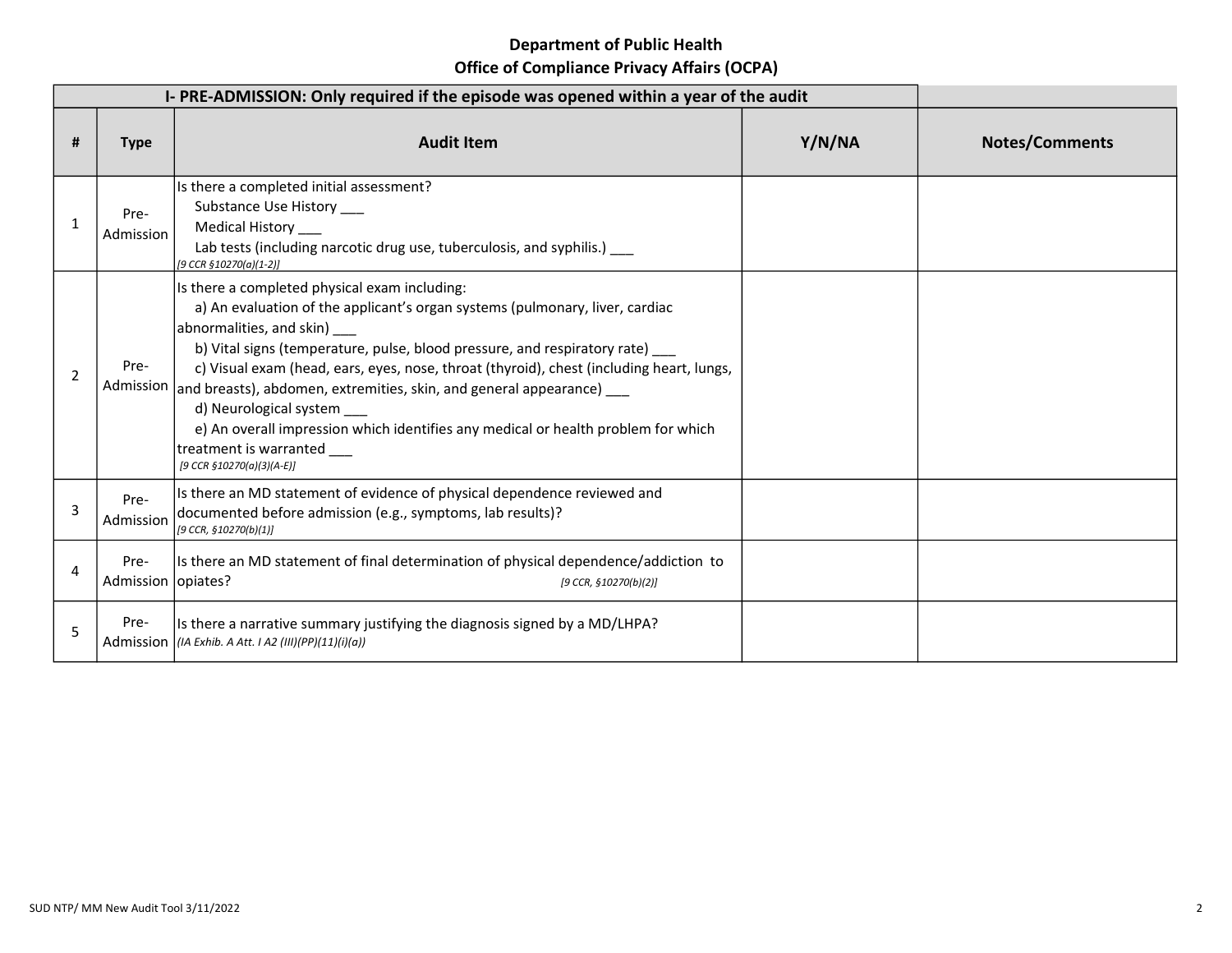|    |                    | II. NEEDS ASSESSMENT (Only required if admission is within a year of audit period)                                                                                                                                                                                                                                                                                                                                                                                |        |                       |
|----|--------------------|-------------------------------------------------------------------------------------------------------------------------------------------------------------------------------------------------------------------------------------------------------------------------------------------------------------------------------------------------------------------------------------------------------------------------------------------------------------------|--------|-----------------------|
|    |                    | <b>Admit Episode Opening</b>                                                                                                                                                                                                                                                                                                                                                                                                                                      |        |                       |
| #  | <b>Type</b>        | <b>Audit Item</b>                                                                                                                                                                                                                                                                                                                                                                                                                                                 | Y/N/NA | <b>Notes/Comments</b> |
| 6  | <b>Needs</b><br>AX | Is the needs assessment conducted by Primary Counselor prior to or on the day of<br>completion of Initial Treatment Plan (within 28 calendar days of admission)<br>[9 CCR §10305(d)]                                                                                                                                                                                                                                                                              |        |                       |
| 7  | <b>Needs</b><br>AX | Does the needs assessment include the following:<br>a) A summary of the patient's psychological and sociological background?<br>b) Educational and vocational experience?<br>c) Needs for health care as recorded in the physical examination? __<br>d) Needs for employment<br>e) Needs for education<br>f) Needs for psychosocial, vocational rehab, economic, and legal services? ___<br>[9 CCR §10305(d)]                                                     |        |                       |
| 8  | Needs<br>AX        | Supervising Counselor's signature within 14 calendar days from the effective date<br>[9 CCR §10305(g)]                                                                                                                                                                                                                                                                                                                                                            |        |                       |
| 9  | Needs<br>AX        | MD's signature within 14 calendar days from the effective date.<br>[9 CCR §10305(h)]                                                                                                                                                                                                                                                                                                                                                                              |        |                       |
| 10 | <b>Needs</b><br>AX | ASAM LOC Form completed within 30 calendar days of episode opening<br>[BH IN 21 -075, pg. 6]                                                                                                                                                                                                                                                                                                                                                                      |        |                       |
|    |                    | III. CONTINUING SERVICES JUSTIFICATION (CSJ) - MEDICAL NECESSITY                                                                                                                                                                                                                                                                                                                                                                                                  |        |                       |
| 11 | <b>CSJ</b>         | a. MD evaluates client's progress or lack of progress on achieving treatment plan goals<br>[9 CCR §10410(a)(1)]<br>b. MD determines discontinuance of treatment would lead to relapse<br>[9 CCR §10410(a)(2)]<br>c. MD evaluates client's medical necessity qualification annually<br>[Intergovernmental Agreement: Exhibit A, Attachment I A2 (III)(B)(2)(iii)]<br>d. MD documents facts justifying decision to continue client's treatment<br>[9 CCR §10410(C)] |        |                       |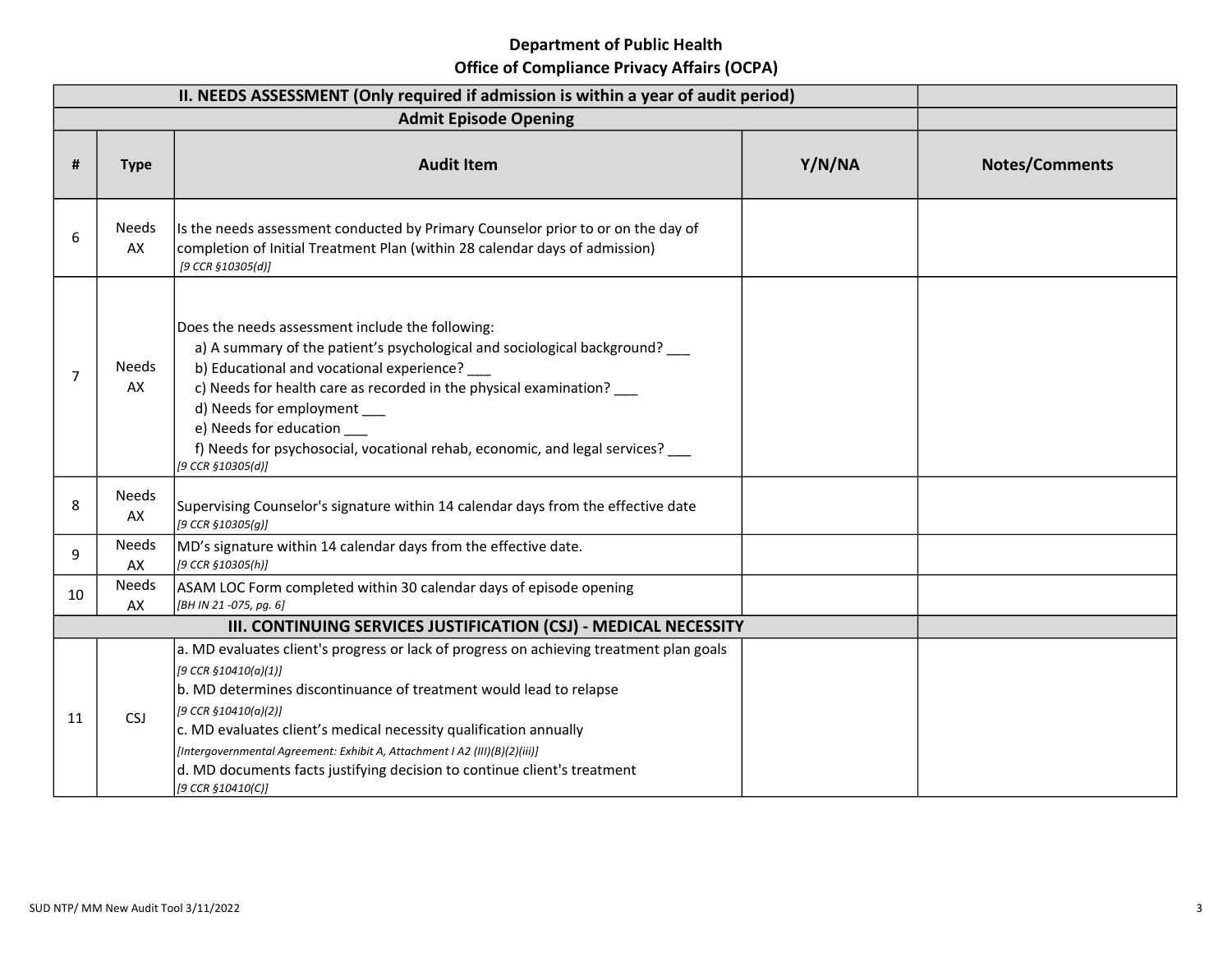## Department of Public Health

Office of Compliance Privacy Affairs (OCPA)

|    |                                                                                                 | IV. TREATMENT PLAN OF CARE (TPOC) - MEDICAL NECESSITY                                                                                                                                                                                                                                                                                                                                                                                                                                       |  |  |
|----|-------------------------------------------------------------------------------------------------|---------------------------------------------------------------------------------------------------------------------------------------------------------------------------------------------------------------------------------------------------------------------------------------------------------------------------------------------------------------------------------------------------------------------------------------------------------------------------------------------|--|--|
|    | Initial Treatment Plan (Only required if services in the audit period are covered by this plan) |                                                                                                                                                                                                                                                                                                                                                                                                                                                                                             |  |  |
| 12 | Initial<br><b>TPOC</b>                                                                          | Is there a signed TPOC by the supervising counselor and medical director within 90 days<br>prior to the service?<br>[9 CCR §10305(e)]                                                                                                                                                                                                                                                                                                                                                       |  |  |
| 13 | Initial<br><b>TPOC</b>                                                                          | Initial Treatment Plan must include the following:<br>a) Goals that address initial assessment with target dates<br>b) Short term goals that may take 90 days or less to attain ___<br>c) Long term goals that may take 90 days or more to attain ___<br>d) Specific behavioral task need to accomplish goals<br>[9 CCR §10305(1 - 2)]                                                                                                                                                      |  |  |
| 14 | Initial &<br>Annual<br><b>TPOC</b>                                                              | Description of type and frequency of counseling services<br>(Note: Frequency ranges are acceptable [i.e., 2 to 3 group counseling sessions per<br>week]). [Waiver Requirement Recommendation: Please document evidence based<br>practices in the type and frequency area (motivational interviewing, cognitive-<br>behavioral therapy, relapse prevention, trauma-informed treatment, psychoeducation)]<br>[9 CCR §10305(e)(3)] & [CMS Special Terms & Conditions (X)(127) and (X)(145)(d)] |  |  |
| 15 | Initial &<br>Annual<br><b>TPOC</b>                                                              | Is there an effective date, based on Primary Counselor signature?<br>[9 CCR §10305(e)(4)]                                                                                                                                                                                                                                                                                                                                                                                                   |  |  |
| 16 | Initial &<br>Annual<br><b>TPOC</b>                                                              | From Initial TPOC/Updated TPOC: Is there a supervising counselor's signature within 14<br>calendar days of Primary Counselor' signature?<br>[9 CCR §10305(q)]                                                                                                                                                                                                                                                                                                                               |  |  |
| 17 | Initial &<br>Annual<br><b>TPOC</b>                                                              | From TPOC/ Medical Necessity: Is there the MD's signature within 14 calendar days of<br>Primary Counselor's signature?<br>[9 CCR §10305(h)]                                                                                                                                                                                                                                                                                                                                                 |  |  |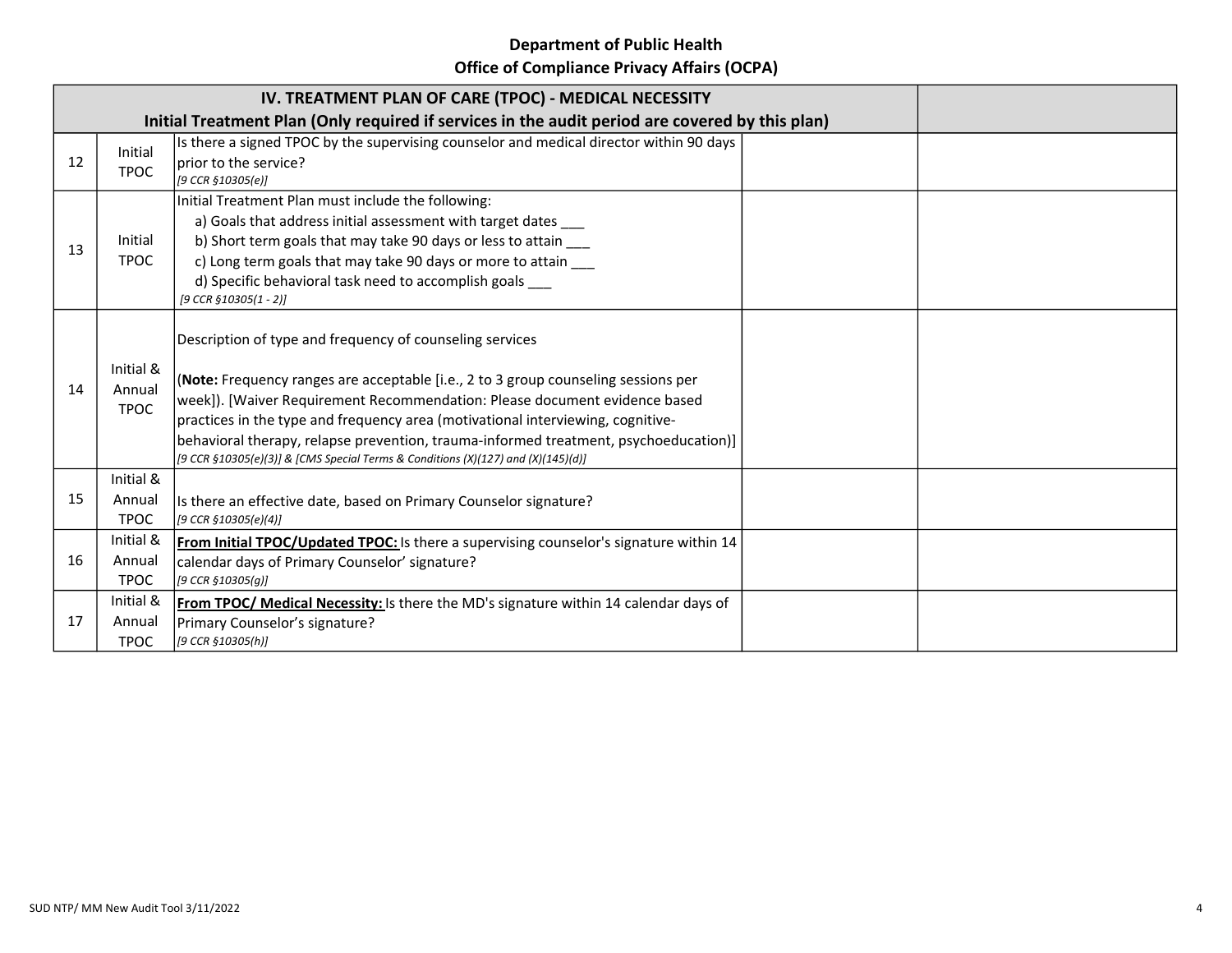# Department of Public Health

Office of Compliance Privacy Affairs (OCPA)

|    |                       | <b>IV cont. UPDATED TREATMENT PLANS</b>                                                                                                                                                                                                                                                                                                                                                                                                                                                                                                                                                                         |        |                       |
|----|-----------------------|-----------------------------------------------------------------------------------------------------------------------------------------------------------------------------------------------------------------------------------------------------------------------------------------------------------------------------------------------------------------------------------------------------------------------------------------------------------------------------------------------------------------------------------------------------------------------------------------------------------------|--------|-----------------------|
| #  | <b>Type</b>           | <b>Audit Item</b>                                                                                                                                                                                                                                                                                                                                                                                                                                                                                                                                                                                               | Y/N/NA | <b>Notes/Comments</b> |
| 18 | Annual<br><b>TPOC</b> | Updated Treatment Plan signed by Primary Counselor at least once every 3 months<br>from date of admission<br>[9 CCR 5 10305(e)]                                                                                                                                                                                                                                                                                                                                                                                                                                                                                 |        |                       |
| 19 | Annual<br><b>TPOC</b> | Does the updated treatment plan include the effective date, based on Primary<br>Counselor's signature?<br>[9 CCR §10305(f)(3)]                                                                                                                                                                                                                                                                                                                                                                                                                                                                                  |        |                       |
|    |                       | <b>V. DOSING</b>                                                                                                                                                                                                                                                                                                                                                                                                                                                                                                                                                                                                |        |                       |
| 20 | Dosing                | Does an order exist to support the client's doses?<br>[9 CCR §10355(g)]                                                                                                                                                                                                                                                                                                                                                                                                                                                                                                                                         |        |                       |
| 21 | Dosing                | MD reviewed client's dosage level every 3 months<br>(See Treatment Plan or Med Orders)<br>[9 CCR §10355(c)(4)]                                                                                                                                                                                                                                                                                                                                                                                                                                                                                                  |        |                       |
|    |                       |                                                                                                                                                                                                                                                                                                                                                                                                                                                                                                                                                                                                                 |        |                       |
|    |                       | <b>Audit Item</b>                                                                                                                                                                                                                                                                                                                                                                                                                                                                                                                                                                                               | Y/N/NA | <b>Notes/Comments</b> |
| 22 | PN                    | Is there a Progress note completed within 14 calendar days of counseling session by<br>counselor conducting session (note date) that includes the following:<br>a) Date of service provided<br>b) Type of counseling format (individual/group) __<br>[Waiver Requirement Recommendation: Please document evidence based practices in<br>the applicable progress notes (motivational interviewing, cognitive-behavioral therapy,<br>relapse prevention, trauma-informed treatment, psycho-education)]<br>[9 CCR §10345(d)(1-3)] & [CMS Special Terms & Conditions (X)(127) and (X)(145)(d)]<br>[9 CCR §10345(d)] |        |                       |
| 23 | PN                    | Is there a summary of session including at least ONE of the following:<br>a) Client's progress towards treatment plan goals<br>b) Drug screening results<br>c) New issues/problems that affect treatment<br>d) Prenatal support provided by program/healthcare provider ____<br>e) Goals/purpose of session, subjects discussed, client's participation ____<br>[9 CCR §10345(d)(4)(A-E)]                                                                                                                                                                                                                       |        |                       |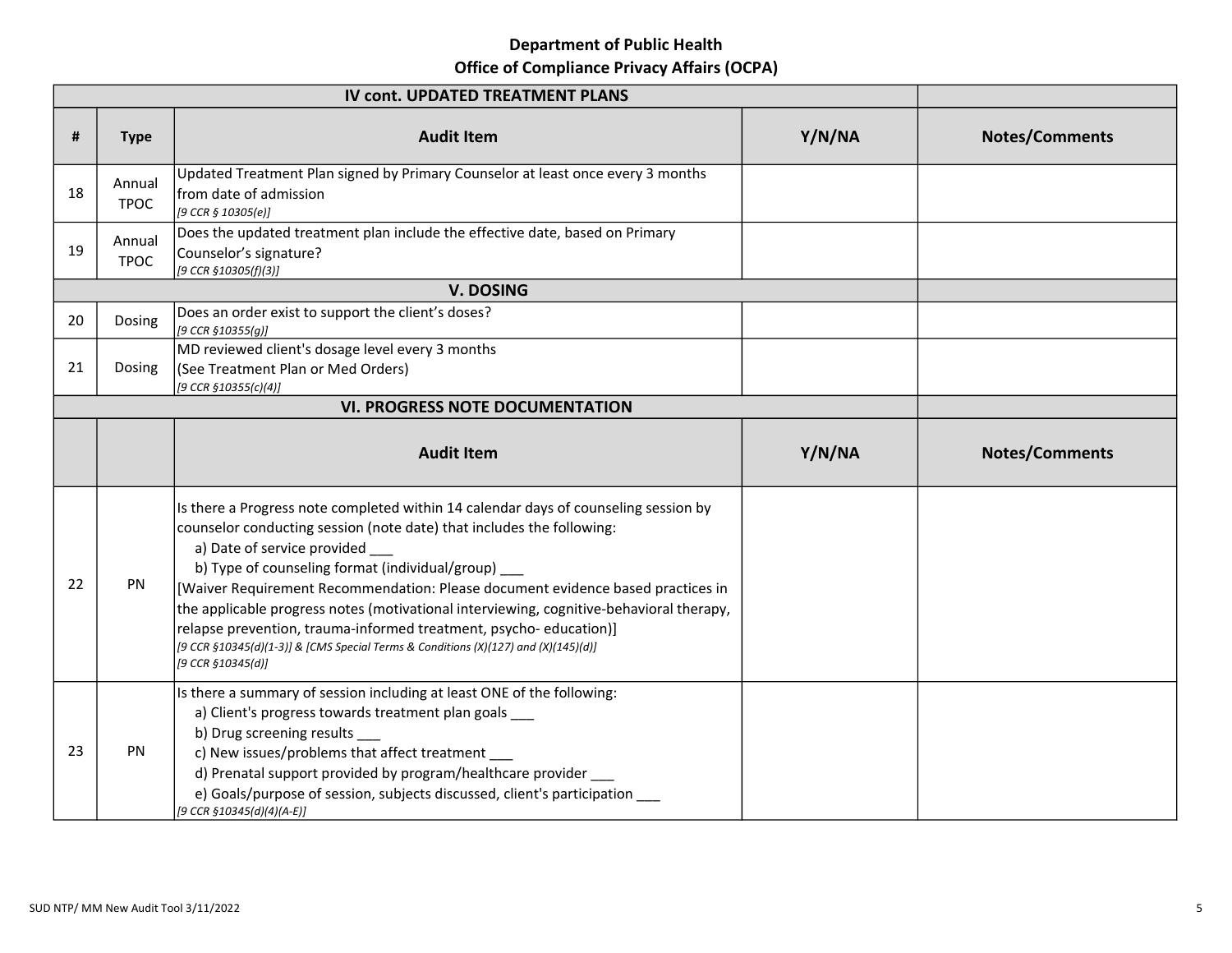|                    | <b>SUD AUDIT TOOL</b><br>NARCOTIC TREATMENT PROGRAM (NTP)<br><b>UPDATED: 3.11.22</b> |  |
|--------------------|--------------------------------------------------------------------------------------|--|
| <b>Audit Date:</b> |                                                                                      |  |
| Program/RU#:       |                                                                                      |  |
| <b>Reviewer:</b>   |                                                                                      |  |
| Date Reviewed:     |                                                                                      |  |

| <b>Client Name:</b>          |  |
|------------------------------|--|
| BIS#:                        |  |
| <b>Episode Opening Date:</b> |  |
| Date of Service (DOS):       |  |
| Service Type/Code:           |  |
| <b>TPOC Effective Date:</b>  |  |
| Date TPOC Ends:              |  |

| # | <b>Comments</b> |
|---|-----------------|
|   |                 |
|   |                 |
|   |                 |
|   |                 |
|   |                 |
|   |                 |
|   |                 |
|   |                 |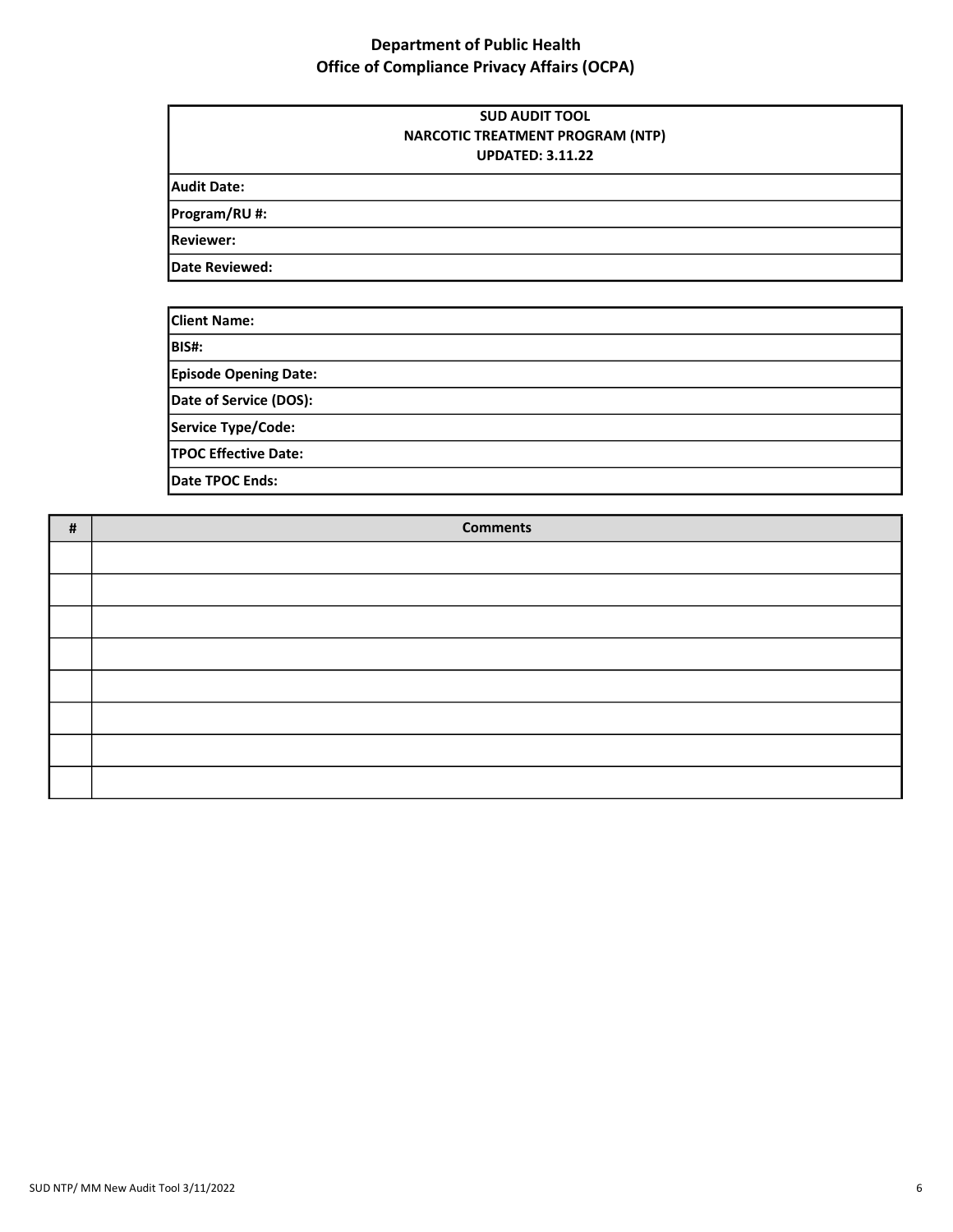|                | I-PRE-ADMISSION: Only required if the episode was opened within a year of the audit |                                                                                                                                                                                                                                                                                                                                                                                                                                                                                                                                                                                                       |        |  |  |
|----------------|-------------------------------------------------------------------------------------|-------------------------------------------------------------------------------------------------------------------------------------------------------------------------------------------------------------------------------------------------------------------------------------------------------------------------------------------------------------------------------------------------------------------------------------------------------------------------------------------------------------------------------------------------------------------------------------------------------|--------|--|--|
| #              | <b>Type</b>                                                                         | <b>Audit Item</b>                                                                                                                                                                                                                                                                                                                                                                                                                                                                                                                                                                                     | Y/N/NA |  |  |
| $\mathbf{1}$   | Pre-<br>Admission                                                                   | Is there a completed initial assessment?<br>Substance Use History ____<br>Medical History ____<br>Lab tests (including narcotic drug use, tuberculosis, and syphilis.) __<br>[9 CCR §10270(a)(1-2)]                                                                                                                                                                                                                                                                                                                                                                                                   |        |  |  |
| $\overline{2}$ | Pre-                                                                                | Is there a completed physical exam including:<br>a) An evaluation of the applicant's organ systems (pulmonary, liver, cardiac<br>abnormalities, and skin) ___<br>b) Vital signs (temperature, pulse, blood pressure, and respiratory rate) __<br>c) Visual exam (head, ears, eyes, nose, throat (thyroid), chest (including heart, lungs,<br>Admission and breasts), abdomen, extremities, skin, and general appearance) ___<br>d) Neurological system<br>e) An overall impression which identifies any medical or health problem for which<br>treatment is warranted<br>[9 CCR $$10270(a)(3)(A-E)$ ] |        |  |  |
| 3              | Pre-<br>Admission                                                                   | Is there an MD statement of evidence of physical dependence reviewed and<br>documented before admission (e.g., symptoms, lab results)?<br>[9 CCR, §10270(b)(1)]                                                                                                                                                                                                                                                                                                                                                                                                                                       |        |  |  |
| 4              | Pre-<br>Admission                                                                   | Is there an MD statement of final determination of physical dependence/addiction to<br>opiates?<br>[9 CCR, $$10270(b)(2)]$                                                                                                                                                                                                                                                                                                                                                                                                                                                                            |        |  |  |
| 5              | Pre-                                                                                | Is there a narrative summary justifying the diagnosis signed by a MD/LHPA?<br>Admission $ (IA \tExhib. A Att. IA2 (III)(PP)(11)(i)(a))$                                                                                                                                                                                                                                                                                                                                                                                                                                                               |        |  |  |
|                |                                                                                     | II. NEEDS ASSESSMENT (Only required if admission is within a year of audit period)                                                                                                                                                                                                                                                                                                                                                                                                                                                                                                                    |        |  |  |
|                |                                                                                     | <b>Admit Episode Opening</b>                                                                                                                                                                                                                                                                                                                                                                                                                                                                                                                                                                          |        |  |  |
| #              | <b>Type</b>                                                                         | <b>Audit Item</b>                                                                                                                                                                                                                                                                                                                                                                                                                                                                                                                                                                                     | Y/N/NA |  |  |
| 6              | Needs<br>AX                                                                         | Is the needs assessment conducted by Primary Counselor prior to or on the day of<br>completion of Initial Treatment Plan (within 28 calendar days of admission)<br>[9 CCR §10305(d)]                                                                                                                                                                                                                                                                                                                                                                                                                  |        |  |  |
| 7              | <b>Needs</b><br>AX                                                                  | Does the needs assessment include the following:<br>a) A summary of the patient's psychological and sociological background? ___<br>b) Educational and vocational experience?<br>c) Needs for health care as recorded in the physical examination? ___<br>d) Needs for employment<br>e) Needs for education ____<br>f) Needs for psychosocial, vocational rehab, economic, and legal services? ___<br>[9 CCR §10305(d)]                                                                                                                                                                               |        |  |  |
| 8              | <b>Needs</b><br>AX                                                                  | Supervising Counselor's signature within 14 calendar days from the effective date<br>[9 CCR §10305(g)]                                                                                                                                                                                                                                                                                                                                                                                                                                                                                                |        |  |  |
| 9              | Needs<br>AX                                                                         | MD's signature within 14 calendar days from the effective date.<br>[9 CCR §10305(h)]                                                                                                                                                                                                                                                                                                                                                                                                                                                                                                                  |        |  |  |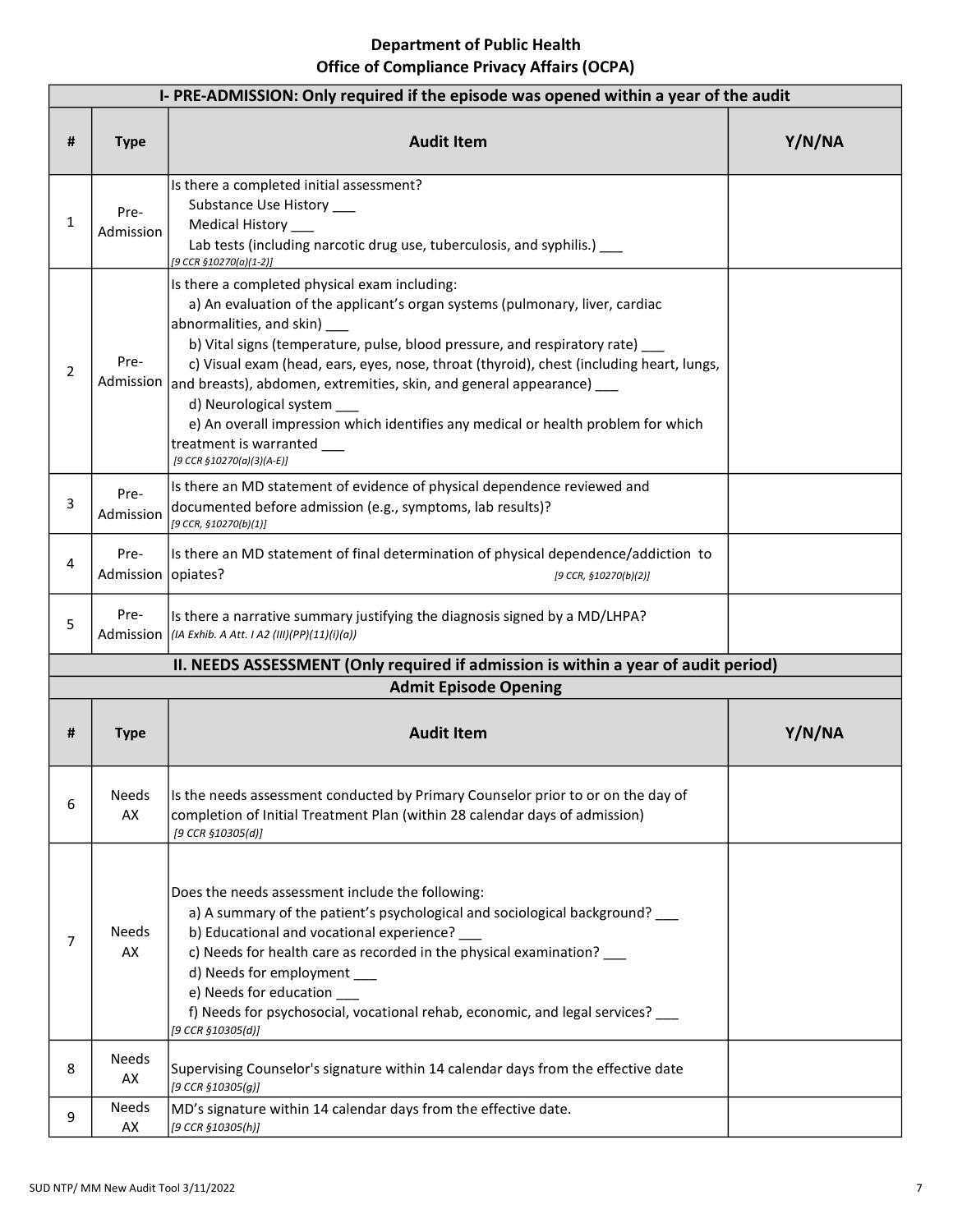| ΨU | Needs | ASAM LOC Form completed within 30 calendar days of episode opening |  |
|----|-------|--------------------------------------------------------------------|--|
|    | АX    | [BH IN 21 -075, pg. 6]                                             |  |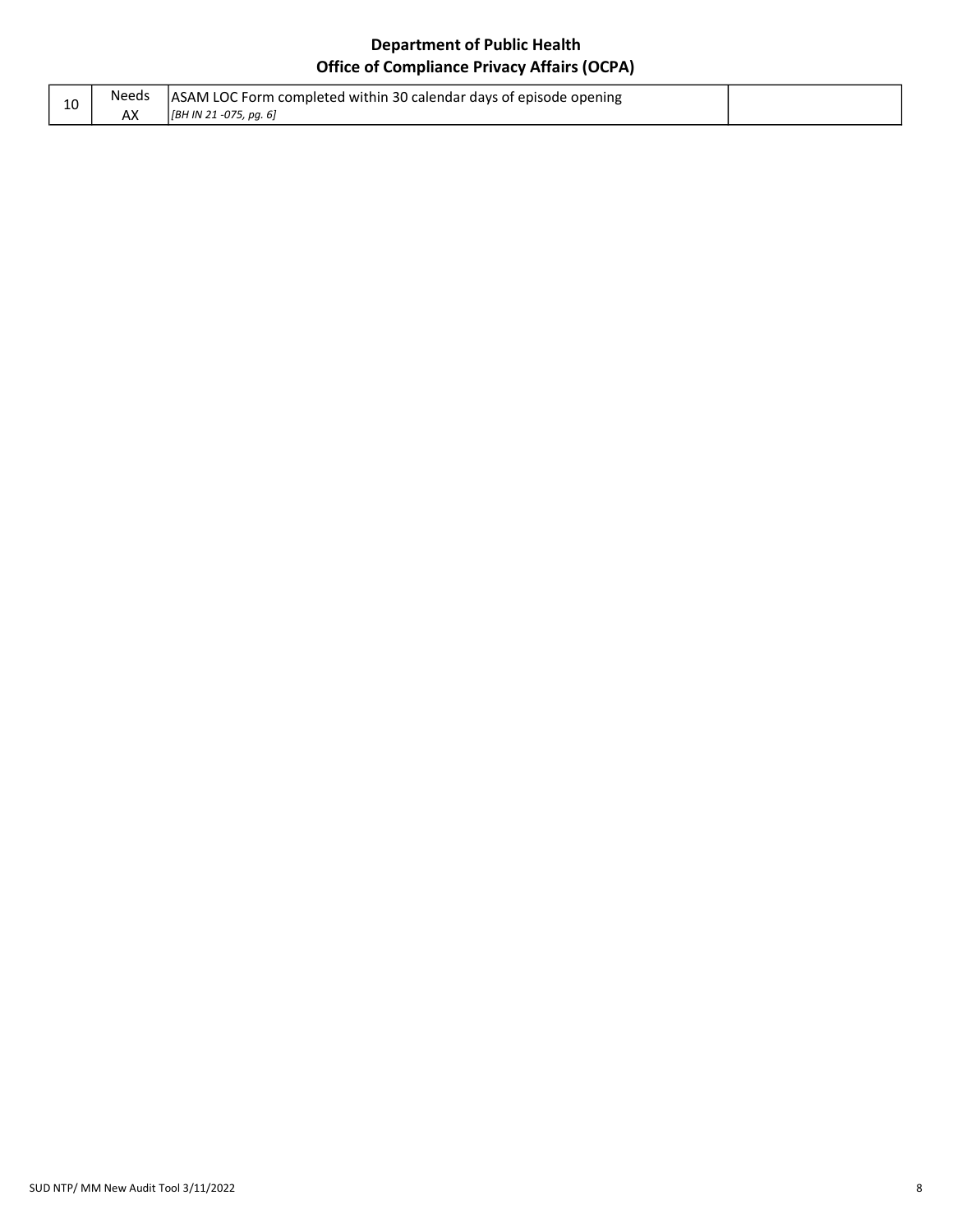## Department of Public Health

## Office of Compliance Privacy Affairs (OCPA)

|    | III. CONTINUING SERVICES JUSTIFICATION (CSJ) - MEDICAL NECESSITY |                                                                                                                                                                          |        |  |
|----|------------------------------------------------------------------|--------------------------------------------------------------------------------------------------------------------------------------------------------------------------|--------|--|
|    |                                                                  | a. MD evaluates client's progress or lack of progress on achieving treatment plan goals                                                                                  |        |  |
|    |                                                                  | [9 CCR §10410(a)(1)]                                                                                                                                                     |        |  |
|    |                                                                  | b. MD determines discontinuance of treatment would lead to relapse                                                                                                       |        |  |
| 11 | <b>CSJ</b>                                                       | [9 CCR $$10410(a)(2)]$                                                                                                                                                   |        |  |
|    |                                                                  | c. MD evaluates client's medical necessity qualification annually                                                                                                        |        |  |
|    |                                                                  | [Intergovernmental Agreement: Exhibit A, Attachment I A2 (III)(B)(2)(iii)]                                                                                               |        |  |
|    |                                                                  | d. MD documents facts justifying decision to continue client's treatment<br>[9 CCR §10410(C)]                                                                            |        |  |
|    |                                                                  | IV. TREATMENT PLAN OF CARE (TPOC) - MEDICAL NECESSITY                                                                                                                    |        |  |
|    |                                                                  | Initial Treatment Plan (Only required if services in the audit period are covered by this plan)                                                                          |        |  |
|    | Initial                                                          | Is there a signed TPOC by the supervising counselor and medical director within 90 days                                                                                  |        |  |
| 12 | <b>TPOC</b>                                                      | prior to the service?                                                                                                                                                    |        |  |
|    |                                                                  | [9 CCR \$10305(e)]                                                                                                                                                       |        |  |
|    |                                                                  | Initial Treatment Plan must include the following:                                                                                                                       |        |  |
|    |                                                                  | a) Goals that address initial assessment with target dates                                                                                                               |        |  |
| 13 | Initial<br><b>TPOC</b>                                           | b) Short term goals that may take 90 days or less to attain ___<br>c) Long term goals that may take 90 days or more to attain ____                                       |        |  |
|    |                                                                  | d) Specific behavioral task need to accomplish goals ___                                                                                                                 |        |  |
|    |                                                                  | [9 CCR $$10305(1 - 2)]$                                                                                                                                                  |        |  |
|    |                                                                  |                                                                                                                                                                          |        |  |
|    |                                                                  | Description of type and frequency of counseling services                                                                                                                 |        |  |
|    | Initial &                                                        |                                                                                                                                                                          |        |  |
| 14 | Annual                                                           | (Note: Frequency ranges are acceptable [i.e., 2 to 3 group counseling sessions per                                                                                       |        |  |
|    | <b>TPOC</b>                                                      | week]). [Waiver Requirement Recommendation: Please document evidence based                                                                                               |        |  |
|    |                                                                  | practices in the type and frequency area (motivational interviewing, cognitive-                                                                                          |        |  |
|    |                                                                  | behavioral therapy, relapse prevention, trauma-informed treatment, psychoeducation)]<br>[9 CCR §10305(e)(3)] & [CMS Special Terms & Conditions (X)(127) and (X)(145)(d)] |        |  |
|    | Initial &                                                        |                                                                                                                                                                          |        |  |
| 15 | Annual                                                           | Is there an effective date, based on Primary Counselor signature?                                                                                                        |        |  |
|    | <b>TPOC</b>                                                      | [9 CCR §10305(e)(4)]                                                                                                                                                     |        |  |
|    | Initial &                                                        | From Initial TPOC/Updated TPOC: Is there a supervising counselor's signature within 14                                                                                   |        |  |
| 16 | Annual                                                           | calendar days of Primary Counselor' signature?                                                                                                                           |        |  |
|    | <b>TPOC</b>                                                      | [9 CCR §10305(g)]                                                                                                                                                        |        |  |
|    | Initial &                                                        | From TPOC/ Medical Necessity: Is there the MD's signature within 14 calendar days of                                                                                     |        |  |
| 17 | Annual                                                           | Primary Counselor's signature?                                                                                                                                           |        |  |
|    | <b>TPOC</b>                                                      | [9 CCR §10305(h)]<br><b>IV cont. UPDATED TREATMENT PLANS</b>                                                                                                             |        |  |
|    |                                                                  |                                                                                                                                                                          |        |  |
| #  | <b>Type</b>                                                      | <b>Audit Item</b>                                                                                                                                                        | Y/N/NA |  |
|    |                                                                  | Updated Treatment Plan signed by Primary Counselor at least once every 3 months                                                                                          |        |  |
| 18 | Annual                                                           | from date of admission                                                                                                                                                   |        |  |
|    | <b>TPOC</b>                                                      | [9 CCR § 10305(e)]                                                                                                                                                       |        |  |
|    | Annual                                                           | Does the updated treatment plan include the effective date, based on Primary                                                                                             |        |  |
| 19 | <b>TPOC</b>                                                      | Counselor's signature?                                                                                                                                                   |        |  |
|    | [9 CCR §10305(f)(3)]                                             |                                                                                                                                                                          |        |  |
|    |                                                                  | <b>V. DOSING</b>                                                                                                                                                         |        |  |
| 20 | Dosing                                                           | Does an order exist to support the client's doses?<br>[9 CCR §10355(g)]                                                                                                  |        |  |
|    |                                                                  | MD reviewed client's dosage level every 3 months                                                                                                                         |        |  |
| 21 | Dosing                                                           | (See Treatment Plan or Med Orders)                                                                                                                                       |        |  |
|    |                                                                  | [9 CCR §10355(c)(4)]                                                                                                                                                     |        |  |